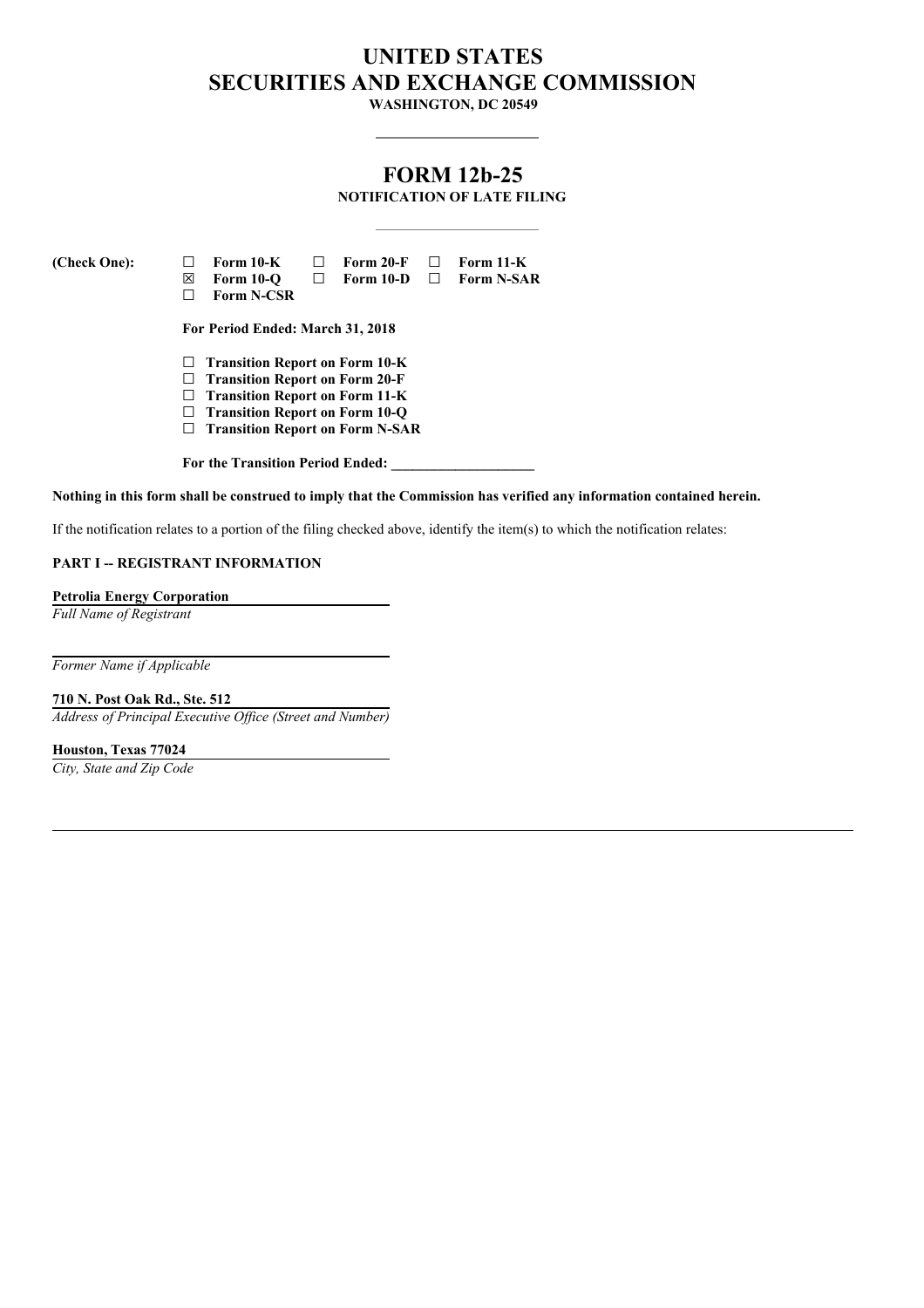#### **PART II -- RULES 12b-25(b) AND (c)**

If the subject report could not be filed without unreasonable effort or expense and the registrant seeks relief pursuant to Rule 12b-25(b), the following should be completed. (Check box if appropriate.)

- (a) The reason described in reasonable detail in Part III of this form could not be eliminated without unreasonable effort or expense;
- **☒** (b) The subject annual report, semi-annual report, transition report on Form 10-K, 20-F, 11-K, or Form N-CSR, or portion thereof, will be filed on or before the fifteenth calendar day following the prescribed due date; or the subject quarterly report or transition report on Form 10-Q, or portion thereof will be filed on or before the fifth calendar day following the prescribed due date; and
	- (c) The accountant's statement or other exhibit required by Rule 12b-25(c) has been attached if applicable.

#### **PART III -- NARRATIVE**

State below in reasonable detail the reasons why Forms 10-K, 20-F, 11-K, 10-Q, N-SAR, or the transition report portion thereof, could not be filed within the prescribed time period.

The Registrant's Quarterly Report on Form 10-Q for the period ended March 31, 2018, cannot be filed without unreasonable effort or expense, within the prescribed time period, because the Registrant is experiencing delays in the compilation of certain financial and other information required to be included in the Form 10-Q due to a lack of financial resources. The Registrant hopes to file the Quarterly Report on Form 10-Q on or before the fifth calendar day following the prescribed due date.

#### **PART IV -- OTHER INFORMATION**

(1) Name and telephone number of person to contact in regard to this notification

| Taria Chaudharv | 022<br>0.JZ | 941-0011          |
|-----------------|-------------|-------------------|
| Name)           | (Area Code) | Telephone Number) |

(2) Have all other periodic reports required under Section 13 or 15(d) of the Securities Exchange Act of 1934 or Section 30 of the Investment Company Act of 1940 during the preceding 12 months or for such shorter period that the registrant was required to file such report(s) been filed? If the answer is no, identify report(s).

Yes  $\boxtimes$  No  $\Box$ 

(3) Is it anticipated that any significant change in results of operations from the corresponding period for the last fiscal year will be reflected by the earnings statements to be included in the subject report or portion thereof?

Yes  $\Box$  No  $\boxtimes$ 

If so, attach an explanation of the anticipated change, both narratively and quantitatively, and, if appropriate, state the reasons why a reasonable estimate of the results cannot be made.